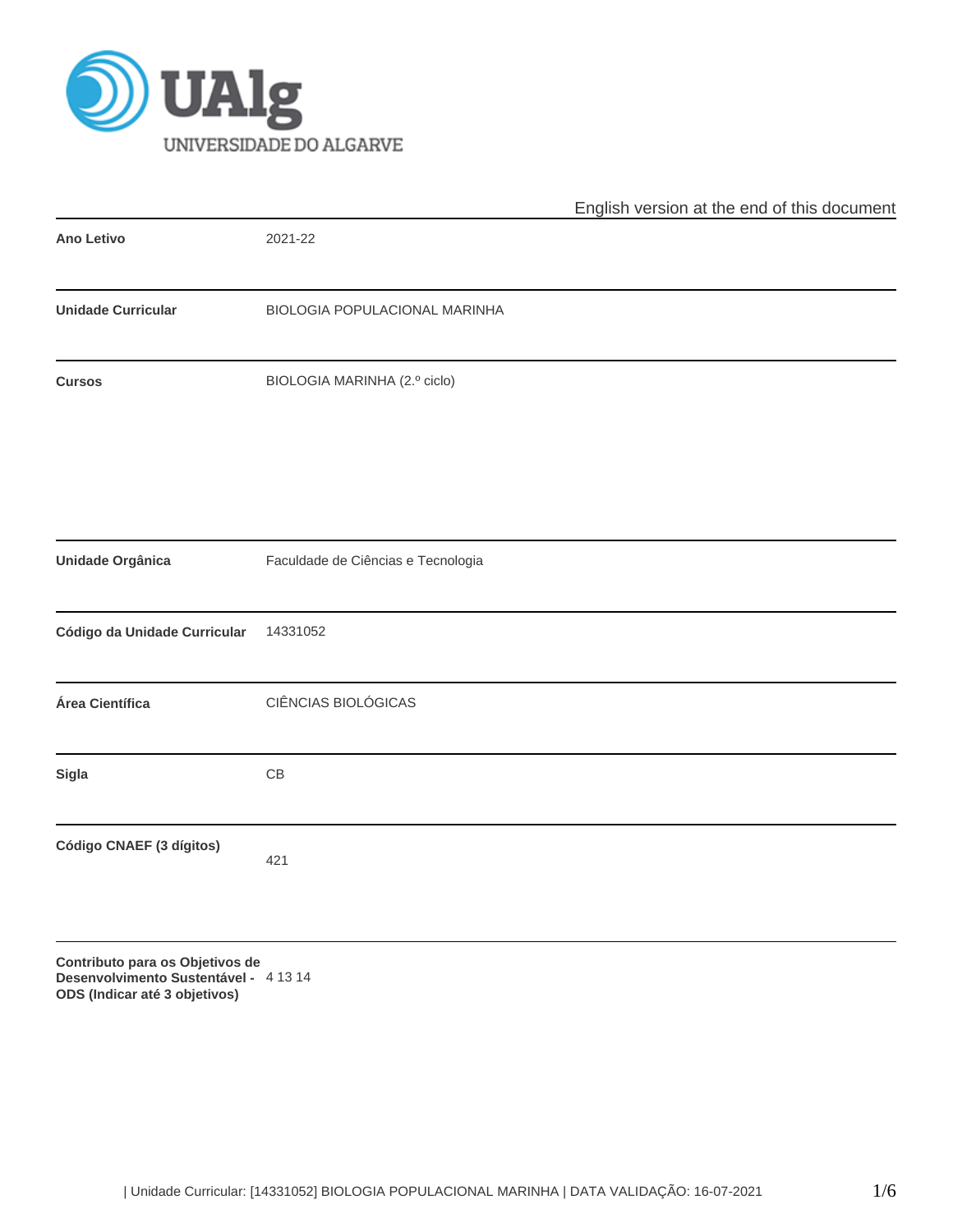

**Línguas de Aprendizagem**

Inglês

**Modalidade de ensino**

Presencial

**Docente Responsável** Maria Ester Tavares Álvares Serrão

| DOCENTE                            | <b>TIPO DE AULA</b> | <b>TURMAS</b>            | TOTAL HORAS DE CONTACTO (*) |
|------------------------------------|---------------------|--------------------------|-----------------------------|
| Maria Ester Tavares Alvares Serrão | TC: OT: S: T        | T1: C1: C2: S1: OT1: OT2 | 10.5T; 40TC; 6S; 6OT        |
| Karim Erzini                       | $T^T$               | T1:TP1:TP2               | 4.5T: 6TP                   |
| L Carmen Barrena de los Santos     | тp                  | TP1:TP2                  | 6TP                         |

\* Para turmas lecionadas conjuntamente, apenas é contabilizada a carga horária de uma delas.

| <b>ANO</b> | PERIODO DE FUNCIONAMENTO* | <b>HORAS DE CONTACTO</b> | <b>HORAS TOTAIS DE TRABALHO</b> | <b>ECTS</b> |
|------------|---------------------------|--------------------------|---------------------------------|-------------|
|            | ັ                         | 15T; 6TP; 20TC; 6S; 3OT  | 156                             |             |

\* A-Anual;S-Semestral;Q-Quadrimestral;T-Trimestral

# **Precedências**

Sem precedências

# **Conhecimentos Prévios recomendados**

noções básicas de biologia populacional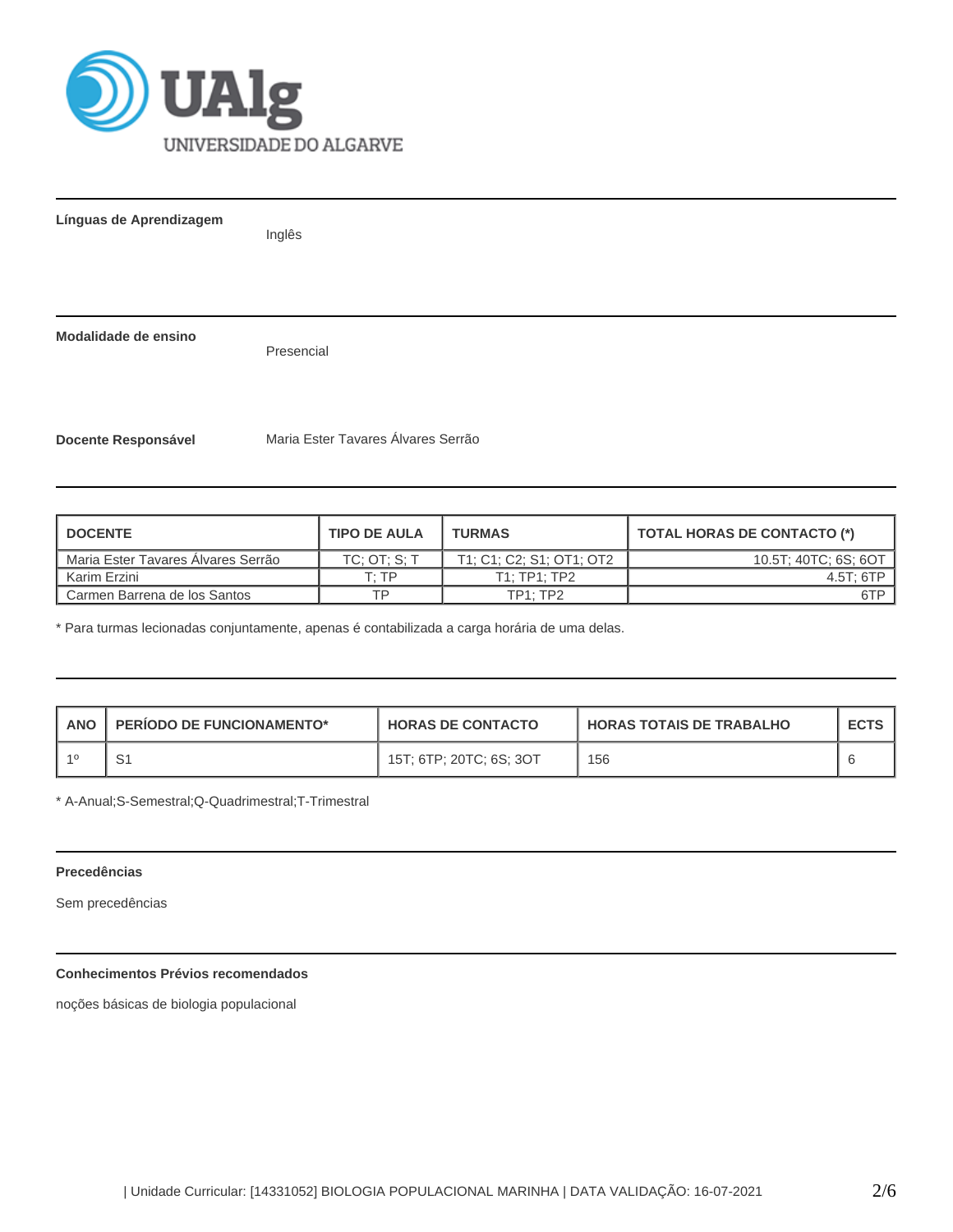

#### **Objetivos de aprendizagem (conhecimentos, aptidões e competências)**

Compreensão das principais questões, abordagens e hipóteses dominantes da biologia populacional que são específicas de seres marinhos com diferentes histórias de vida. Capacidade de interpretação de dados e abordagens de dinâmica populacional e de genética populacional para compreender questões específicas de organismos marinhos. Compreensão das implicações da biologia populacional para a gestão e conservação das populações marinhas.

Depois desta unidade curricular os estudantes devem ser capazes de utilizar teoria e prática de biologia populacional a problemas específicos de conservação no mar, tais como conectividade entre populações e dispersão de espécies invasoras. Devem ser capazes de planear investigação tendo em conta as diferenças e desafios originados pelos diferentes ciclos de vida e histórias vitais da variedade dos organismos marinhos, como por exemplo estados específicos de dispersão ou a propagação clonal.

#### **Conteúdos programáticos**

Estimação de abundância de populações no ambiente marinho. Dinâmica espacio-temporal de animais marinhos. Métodos baseados em marcação, marcação e recaptura, telemetria.

Biologia populacional de organismos marinhos com reprodução clonal. Abordagens genéticas ao estudo das populações marinhas clonais. Consequências da diversidade genotípica versus clonal.

Consequências populacionais de diferentes modos de reprodução no mar. Estratégias de fertilização. Sistemas reprodutivos, inbreeding/outbreeding . Estratégias de fertilização. Efeito de Allee.

Conectividade de populações marinhas. Recrutamento local versus supply-side. Genética espacial oceânica e metapopulações. Assinaturas genéticas das migrações e das alterações de distribuições de populações marinhas.

Populações marinhas invasoras. Seguir as rotas e os mecanismos de dispersão usando informação de genética de populações.

## **Metodologias de ensino (avaliação incluída)**

1. A tutoria eletrónica é a forma de disponibilizar toda a informação aos alunos.

2. As aulas incluem sessões teóricas expositivas com projeção de figuras de artigos científicos, discussões tutoriais, seminários sobre casos exemplo de investigações, trabalho de campo e aulas teórico-práticas para desenvolver exercícios práticos e analisar dados recolhidos no campo.

3. Estudo independente pelos estudantes com base no material fornecido na tutoria eletrónica

Avaliação:

Exame escrito com questões sobre todos os tipos de aulas (T, TC, TP, OT, S). Trabalhos relativos às aulas práticas.

#### **Bibliografia principal**

Livros básicos de biologia populacional podem ser úteis como suporte para rever os conceitos básicos de biologia populacional. Contudo, o curso foca aplicações da biologia populacional recentes e só paara casos de populações marinhas, pelo que é baseado inteiramente em publicações científicas ? estas são disponibilizadas na tutoria eletrónica para cada tipo de aula.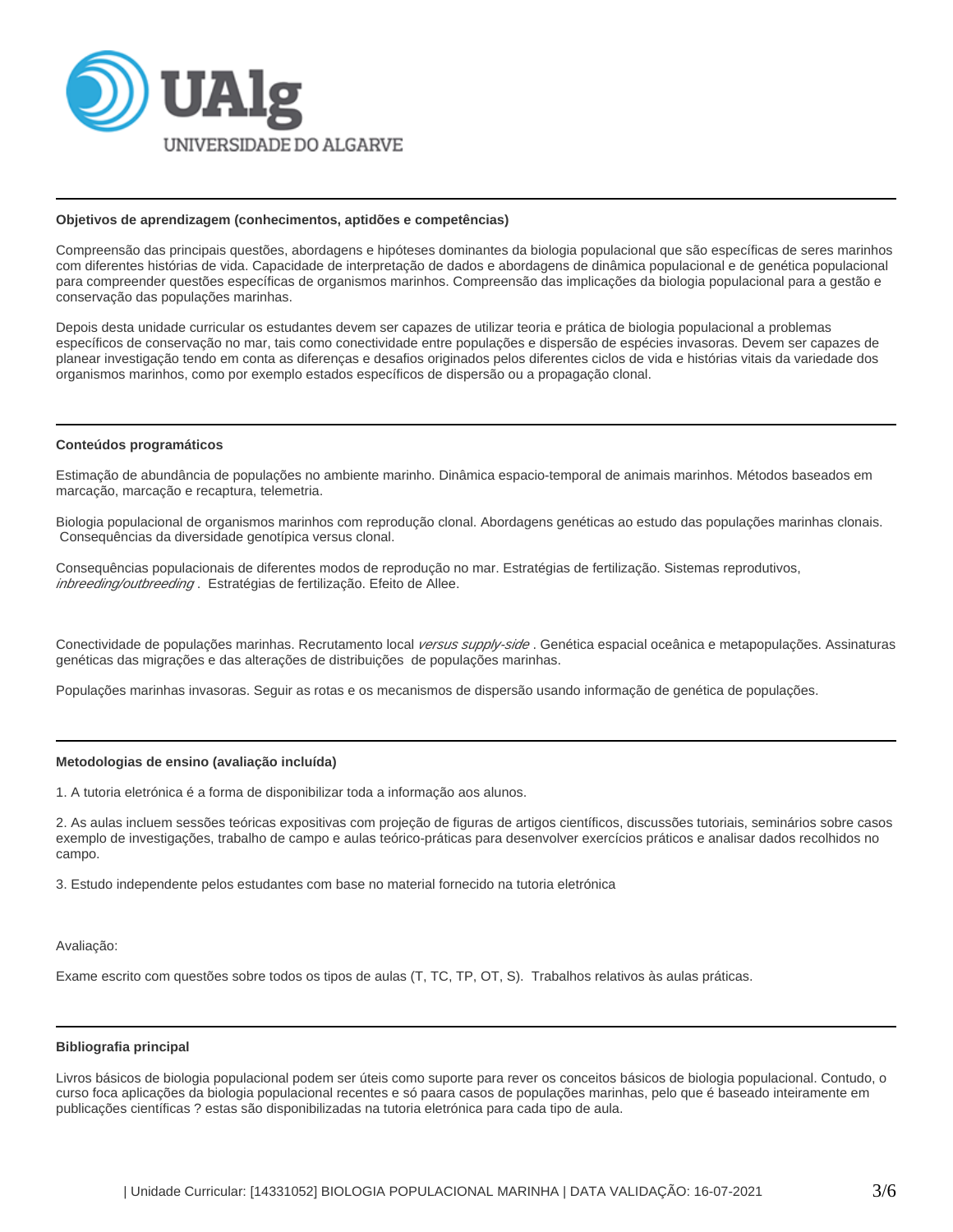

| <b>Academic Year</b>                                                                                   | 2021-22                            |  |  |  |  |  |
|--------------------------------------------------------------------------------------------------------|------------------------------------|--|--|--|--|--|
| <b>Course unit</b>                                                                                     | MARINE BIOLOGY POPULATIONS STUDIES |  |  |  |  |  |
| <b>Courses</b>                                                                                         | MARINE BIOLOGY                     |  |  |  |  |  |
|                                                                                                        | Common Branch                      |  |  |  |  |  |
| <b>Faculty / School</b>                                                                                | FACULTY OF SCIENCES AND TECHNOLOGY |  |  |  |  |  |
| <b>Main Scientific Area</b>                                                                            |                                    |  |  |  |  |  |
| Acronym                                                                                                | BC GB                              |  |  |  |  |  |
| <b>CNAEF</b> code (3 digits)                                                                           | 421                                |  |  |  |  |  |
| <b>Contribution to Sustainable</b><br><b>Development Goals - SGD</b><br>(Designate up to 3 objectives) | 4 13 14                            |  |  |  |  |  |
| Language of instruction                                                                                | English                            |  |  |  |  |  |
| <b>Teaching/Learning modality</b>                                                                      | Face to face learning              |  |  |  |  |  |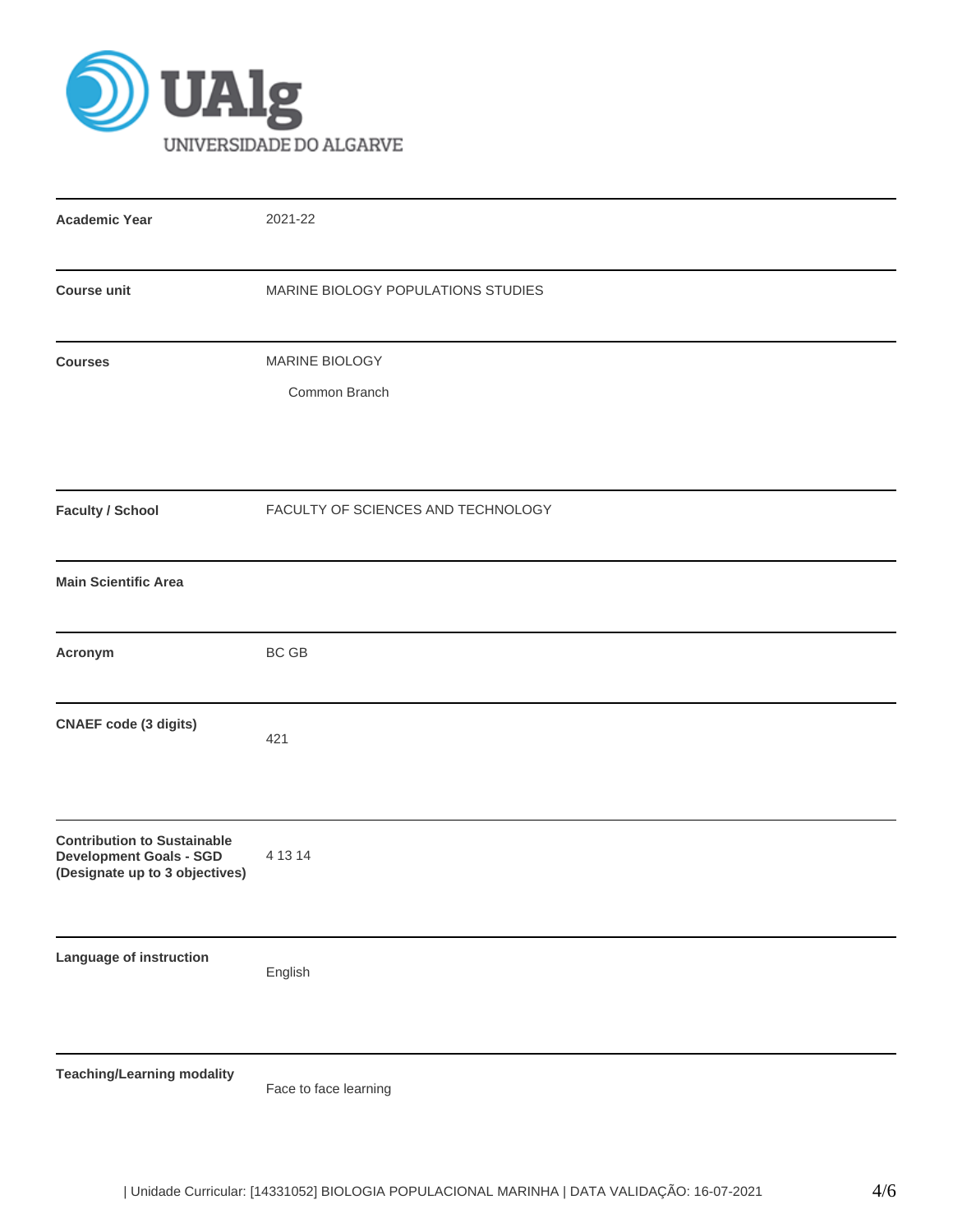

**Coordinating teacher** Maria Ester Tavares Álvares Serrão

| Teaching staff                              | Type         | <b>Classes</b>           | Hours (*)            |
|---------------------------------------------|--------------|--------------------------|----------------------|
| <b>I</b> Maria Ester Tavares Alvares Serrão | TC: OT: S: T | T1: C1: C2: S1: OT1: OT2 | 10.5T; 40TC; 6S; 6OT |
| Karim Erzini                                | т∙ тр        | T1:TP1:TP2               | $4.5T$ ; 6TP         |
| Carmen Barrena de los Santos                | тo           | <b>TP1: TP2</b>          | 6TP                  |

\* For classes taught jointly, it is only accounted the workload of one.

| <b>Contact hours</b> | ТP |  |                     |  | Total                                                                                                                              |  |
|----------------------|----|--|---------------------|--|------------------------------------------------------------------------------------------------------------------------------------|--|
|                      |    |  | -lic                |  | 156                                                                                                                                |  |
|                      |    |  | Tutorial: O - Other |  | T - Theoretical; TP - Theoretical and practical; PL - Practical and laboratorial; TC - Field Work; S - Seminar; E - Training; OT - |  |

## **Pre-requisites**

no pre-requisites

## **Prior knowledge and skills**

basic concepts in population biology

## **The students intended learning outcomes (knowledge, skills and competences)**

Understanding the main questions, approaches and leading hypotheses, in population biology that are specific to marine organisms with different life histories. Interpreting population dynamics and population genetics approaches and data to understand specific issues of marine populations. Understanding the implications of population biology for management and conservation of marine populations.

After taking this course students are expected to be able to adapt general population biology theory and practice to specific problems in marine conservation, such as understanding population connectivity and tracking invasive species. Students should be capable of designing and conducting population research appropriately adapted to the differences and challenges posed by the unique life histories and taxonomic variety of marine organisms, such as accounting for the prevalence of specific stages for dispersal in space and time, or for clonal propagation.